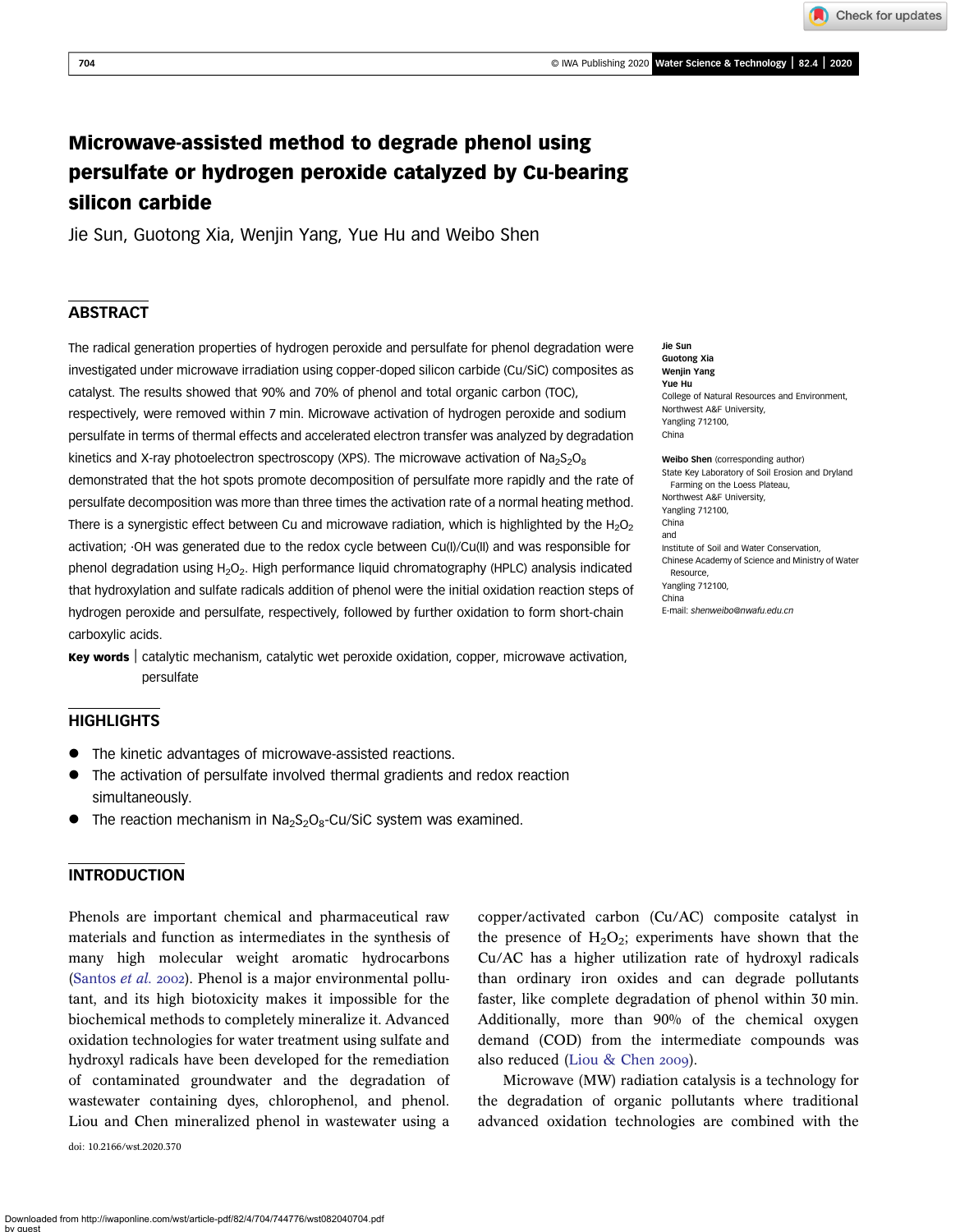microwave irradiation that converts microwave electromagnetic energy into heat. It has high selectivity between the heated materials due to the differences in dielectric loss (such as water and SiC). Chen et al. reported that the microwave heating leads to the formation of 'hot spots', locations where non-uniform heating occurs with the formation of high temperature regions that provide active sites for the reactions and more effective chemical reactions [\(Chen](#page-9-0) [et al.](#page-9-0) 2017). In the catalytic processes, microwave radiation also has non-heating effects. For instance, Qiu et al. reported that the microwave radiation induced the formation of electron–hole pairs in the semiconductor catalysts and dramatically enhanced the catalytic capacity (Qiu [et al.](#page-9-0) 2016).

Previous studies have shown that the catalysts combined with other reagents can greatly improve the removal efficiency of contaminants under microwave irradiation ([Xia](#page-10-0) [et al.](#page-10-0) 2019), and the descriptions of the mechanisms involved are mostly discussed at a certain point but not summarized. Herein, copper-based silicon carbide (Cu/SiC) catalysts were prepared by an impregnation method. Catalytic performance and repeatability of the as prepared catalyst was studied using phenol was as a model pollutant under microwave irradiation. Instrumental techniques like scanning electron microscopy (SEM), energy dispersive spectrometer (EDS), and X-ray photoelectron spectroscopy (XPS) were used to characterize the structure and components of the catalyst along with the valence state analysis to study the formation of radicals. The intermediates corresponding to the phenol degradation were determined, and the formation and mineralization mechanisms of the different intermediates were proposed. By comparing the results, the activation modes of different oxidants under the same catalytic environment were discussed to determine the favorable catalytic conditions for the efficient degradation of pollutants.

# METHODS

#### Materials

Phenol, quinone, catechol and hydroquinone were purchased from Aladdin.  $H_2O_2$  and  $Na_2S_2O_8$  were obtained from Sinopharm Chemical Reagent Co., Ltd (Shanghai, China). Methanol was purchased from TEDIA. Tert-butyl alcohol and ethanol were procured from Chengdu Kelong Chemical Reagent Factory. Cupric nitrate and nitric acid were purchased from Kemiou Chemical Reagent Co., Ltd (Tianjin, China) and were used for the catalyst synthesis. β-SiC was obtained from the Institute of China Building Materials Academy. All other chemicals were purchased from Sinopharm Chemical Reagent Co., Ltd (Shanghai, China). All the chemicals were of analytical grade and used without further purification. All the solutions were prepared with ultrapure water.

### Catalyst preparation

The Cu/SiC composites were prepared by an impregnation method using SiC as the catalyst support. Copper was loaded using an impregnation method. First, SiC was ultrasonically washed in  $1\%$  HNO<sub>3</sub> for 30 min, followed by washing with deionized water for five times and then dried at  $105^{\circ}$ C for 8 h. Then, the obtained Cu/SiC was blended with 100 mL of  $0.7 \text{ mol L}^{-1}$  or  $1.5 \text{ mol L}^{-1}$  $Cu(NO<sub>3</sub>)<sub>2</sub>$  solution and then stirred for 2 h. Finally, the slurry was dried at 105 °C for 8 h and then the mixture was calcined at 300 $\degree$ C in air for 4 h. The prepared materials Cu/SiC 2 and Cu/SiC 4 with respective copper mass fractions of 2.43% and 4.14% were used as catalysts.

#### Experimental procedures

To evaluate the effect of catalyst adsorption on the degradation process, Cu/SiC (1 g) was mixed with phenolcontaining solution (200 mg  $L^{-1}$ , 100 mL) using a shakingtable for desired time interval. Microwave catalytic experiments were conducted in aqueous solution using a modified domestic microwave (microwave power: 0–900 W) [\(Chen](#page-9-0) et al. 2017). The catalytic performance of Cu/SiC in the oxidation of phenol by  $H_2O_2$  or  $Na_2S_2O_8$ was evaluated in a 100 mL batch reactor system. The optimum quantity of  $H_2O_2$  or  $Na_2S_2O_8$  was determined under the same conditions at 98  $\degree$ C, and the temperature of the solution and catalyst during the catalytic process was recorded with a K-type thermocouple probe. After mixing phenol and the catalyst, volatile organic compounds were formed as a result of phenol decomposition which was refluxed into a quartz reactor through a condensing unit, under microwave irradiation (600 W). Samples (1 mL) were withdrawn from the reactor at set intervals and immediately filtered through a 0.22 μm filter. Reusability of the catalyst was verified by using the catalyst in successive catalytic experiments under the same optimized conditions. After each cycle, the catalysts were collected and rinsed three times with deionized water, dried, and then were subjected to another catalytic cycle. After each catalytic cycle, XPS was used to characterize the chemical composition and valence states of the elements on the catalyst surfaces. The copper content in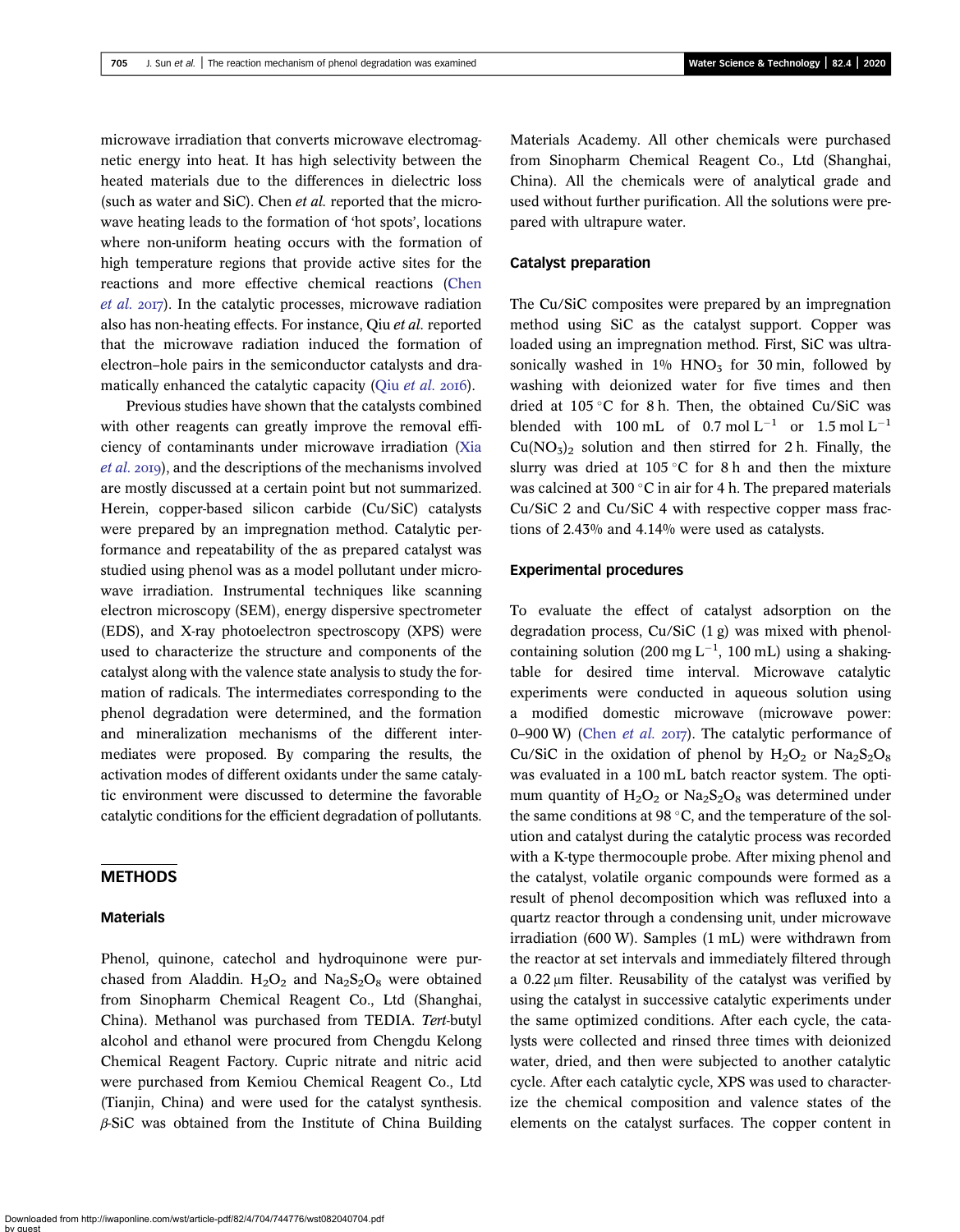the recovered catalysts was determined to estimate the stability of the catalysts.

The active species present in the peroxide catalytic system were also studied. Ethanol, tert-butanol (OH and  $\cdot SO_4^-$  scavenger), and *p*-benzoquinone ( $\cdot O_2^-$  scavenger) were added to the catalytic systems, and then the phenol concentrations in the solution were measured [\(Wang](#page-10-0) et al. 2018).

### Analytical methods

After microwave treatment, the phenol and degradation products were analyzed using reverse-phase high performance liquid chromatography (HPLC, Agilent 1200) equipped with an Agilent 5 TC-C18 column (5  $\mu$ m, 250 × 4.6 mm) at a wavelength of 254 nm. Methanol and pure water in a ratio of 40:60 were used as the mobile phase. The standard solutions of phenol, catechol, hydroquinone, resorcinol and benzoquinone were prepared to obtain the standard curves and the retention time for individual component was 8.869 min, 4.254 min, 3.181 min, 3.562 min, and 3.962 min, respectively. The solution pH was measured by a pH meter (Mettler Toledo, FE28), the TOC was measured using a Multi TOC Analyzer (2100, Analytik Jena, Germany).

The surface morphology, size distribution of the prepared and reacted copper oxides and the elemental composition of the catalysts were followed by a scanning electron microscope (SEM, S-4800, Hitachi Corporation) equipped with an EDS. The Cu contents were detected by an inductively coupled plasma optical emission spectrometer (ICP-OES, Perkin Elmer 8300, PerkinElmer Corporation). The surface chemical composition was further analyzed by X-ray photoelectron spectroscopy (XPS, AXIS Supra, Kratos Corporation).

# RESULTS AND DISCUSSION

#### Catalyst characterization

The distribution of copper oxides and copper on the surface of the prepared and reacted Cu/SiC were investigated by SEM-EDS. The SEM images in [Figure 1](#page-3-0) indicate that the calcination process did not destroy the honeycomb structure of the SiC. The highly-dispersed Cu species increased the number of exposed active sites which improved the catalytic performance. The XPS spectra of the catalyst surface in Figure S1 (Supplementary Information) shows that the oxygen was contributed mainly by two species: hydroxyls/

carbonates (532 eV) and a mixture of copper oxides  $(529.9 \text{ eV})$  [\(Sutthiumporn & Kawi](#page-10-0) 2011; Rat'ko [et al.](#page-9-0) 2012). The XPS spectrum in [Figure 2](#page-4-0) shows the chemical states of the metal oxides in the prepared catalyst samples. The Cu  $2p_{3/2}$  characteristic peak at 934.5 eV along with the presence of the characteristic shake-up satellite peaks at 941.8 eV and 944.1 eV demonstrated the existence of Cu(II) (Velu [et al.](#page-10-0)  $2005$ ; [Wadekar](#page-10-0) *et al.*  $2005$ ; [Wang](#page-10-0) *et al.*  $2018$ ). The presence of a peak at 933.3 eV in the  $H_2O_2$  reaction system after five consecutive catalytic experiments indicates the appearance of  $Cu(I)$  [\(Figure 2\(b\)](#page-4-0)), but presence of  $Cu(I)$  was not detected on the catalyst surface for the  $S_2O_8^{2-}$  system [\(Figure 2\(c\)\)](#page-4-0).

The surface area of the catalyst was determined to be  $230 \text{ m}^2 \text{ g}^{-1}$ . The ICP-OES analysis showed that the amount of copper increased with increasing copper nitrate concentration. After five successive catalytic cycles in the presence of  $H_2O$ , the weight ratio of copper in the reacted catalyst was nearly the same as to that of the fresh catalyst  $(2.4 - 2.43 \text{ wt\%})$ . However, in the Na<sub>2</sub>S<sub>2</sub>O<sub>8</sub> system, the weight ratio of copper was reduced to 1.8 wt%.

#### Catalytic mechanism of Cu/SiC

[Figure 3](#page-4-0) shows the effect of the initial oxidant concentration on phenol degradation in presence of Cu/SiC catalyst under microwave irradiation. As can be seen from [Figure 3\(b\),](#page-4-0) the degradation of phenol increased from 30% to 90% with increasing  $\text{Na}_2\text{S}_2\text{O}_8$  dose from 1 mmol L<sup>-1</sup> to 6 mmol L<sup>-1</sup>, and to obtain the same removal efficiency in the presence of H<sub>2</sub>O<sub>2</sub>, 20 mmol L<sup>-1</sup> of H<sub>2</sub>O<sub>2</sub> was required [\(Figure 3\(a\)](#page-4-0)). In a control experiment without microwave radiation for Cu/SiC 2 reaction system, the phenol conversion after 6 h was around 90% (6 mmol  $L^{-1}$  Na<sub>2</sub>S<sub>2</sub>O<sub>8</sub> or 30 mmol  $L^{-1}$  $H_2O_2$ ). Therefore, the binding of  $H_2O_2$  to copper ions significantly enhanced the degradation of phenol under microwave irradiation, with  $Na<sub>2</sub>S<sub>2</sub>O<sub>8</sub>$  having higher degradation efficiency. The superior performance of  $Na<sub>2</sub>S<sub>2</sub>O<sub>8</sub>$ can be attributed to its better thermal activation properties compared to  $H_2O_2$  under microwave irradiation (Equation (1)). The microwave heating of  $Na<sub>2</sub>S<sub>2</sub>O<sub>8</sub>$  in the presence of SiC resulted in the degradation rate of about 60% for phenol (6 mmol  $L^{-1}$  Na<sub>2</sub>S<sub>2</sub>O<sub>8</sub>), which was higher than the degradation rate in the presence of  $H_2O_2$  (16%, 30 mmol  $L^{-1}$  H<sub>2</sub>O<sub>2</sub>). In a recent report, Wang *et al.* suggested that  $Mn_3O_4$  showed higher degradation rate of phenol, with 20 ppm phenol being removed within 60 min in the presence of 6.5 mM persulfate [\(Wang](#page-10-0) et al. 2019). In comparison, microwave irradiation assisted activation of persulfate by CuO has more advantages in the treatment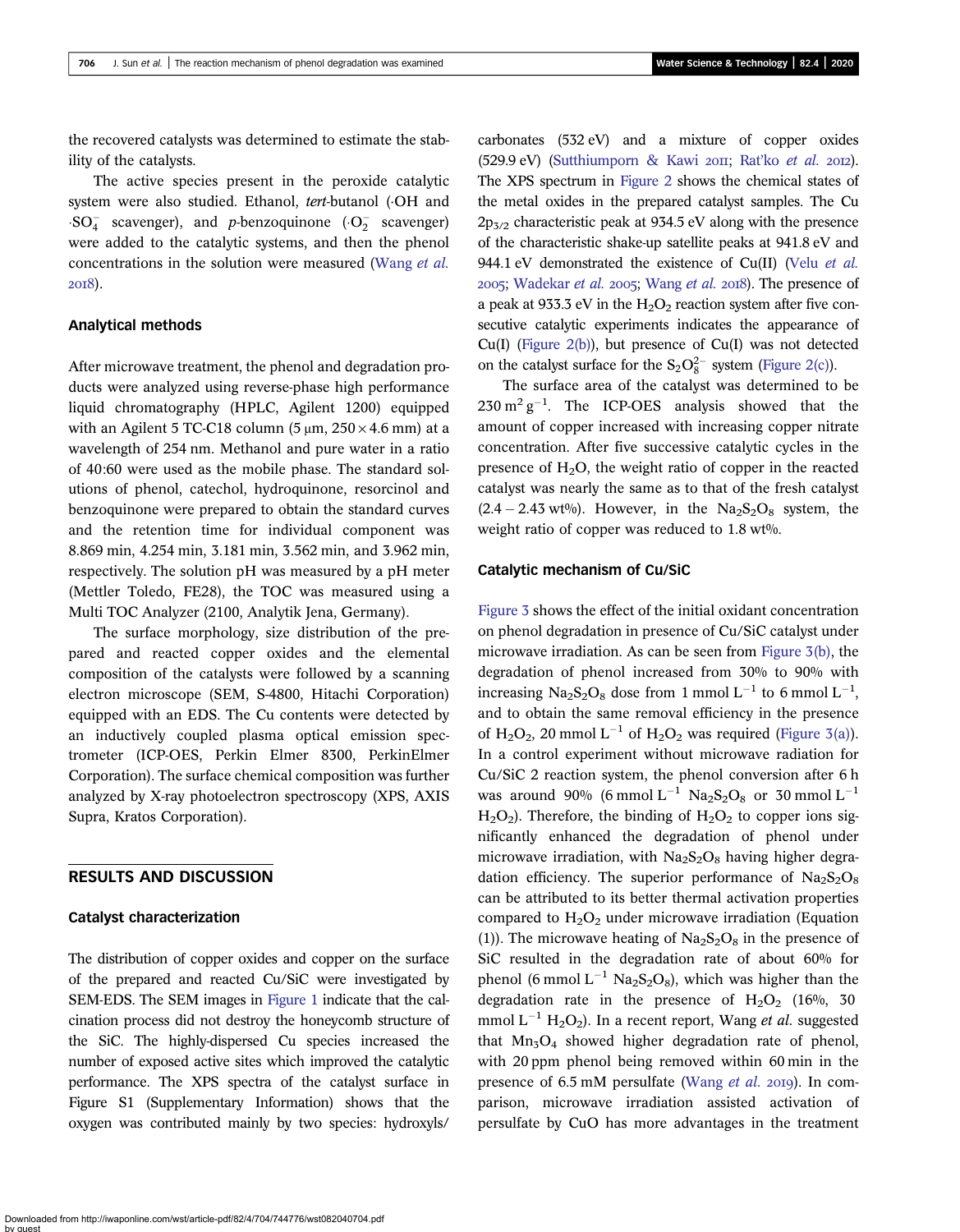<span id="page-3-0"></span>

Figure 1 | SEM images of the Cu/SiC sample and corresponding EDS data (SiC: silicon carbide unloaded copper; Cu/SiC 2: Cu mass fraction was 2.43%; Cu/SiC 4: Cu mass fraction was 4.14%).

of high-concentration wastewater.

$$
S_2O_8^{2-} \xrightarrow{\text{Heat}} 2 \cdot SO_4^- \tag{1}
$$

With respect to the mechanistic aspect of phenol degradation, it can be divided into two steps; the generation of radicals and the oxidation of phenol by the generated radicals. The reaction rates of  $SO_4^-$  and  $\cdot$ OH with phenol were reported to be  $8.8 \times 10^9$  M·s<sup>-1</sup> and  $6.6 \times 10^9$  M·s<sup>-1</sup>,

respectively (Du  $et$  al. 2017), so the rate determination step for the degradation of phenol was the production of radicals, and the action of microwaves was considered to enhance the rate of radical production. To verify the effect of microwaves on the catalytic activity in this experiment, kinetics of degradation was studied. [Figure 4](#page-5-0) shows the phenol removal rate with time along with the fitting of kinetic model from the experiments carried out in a water bath containing aqueous solution (SiC,  $98^{\circ}$ C) and in presence of MW (SiC or Cu/SiC 2); [Table 1](#page-5-0) presents a comparison of the kinetic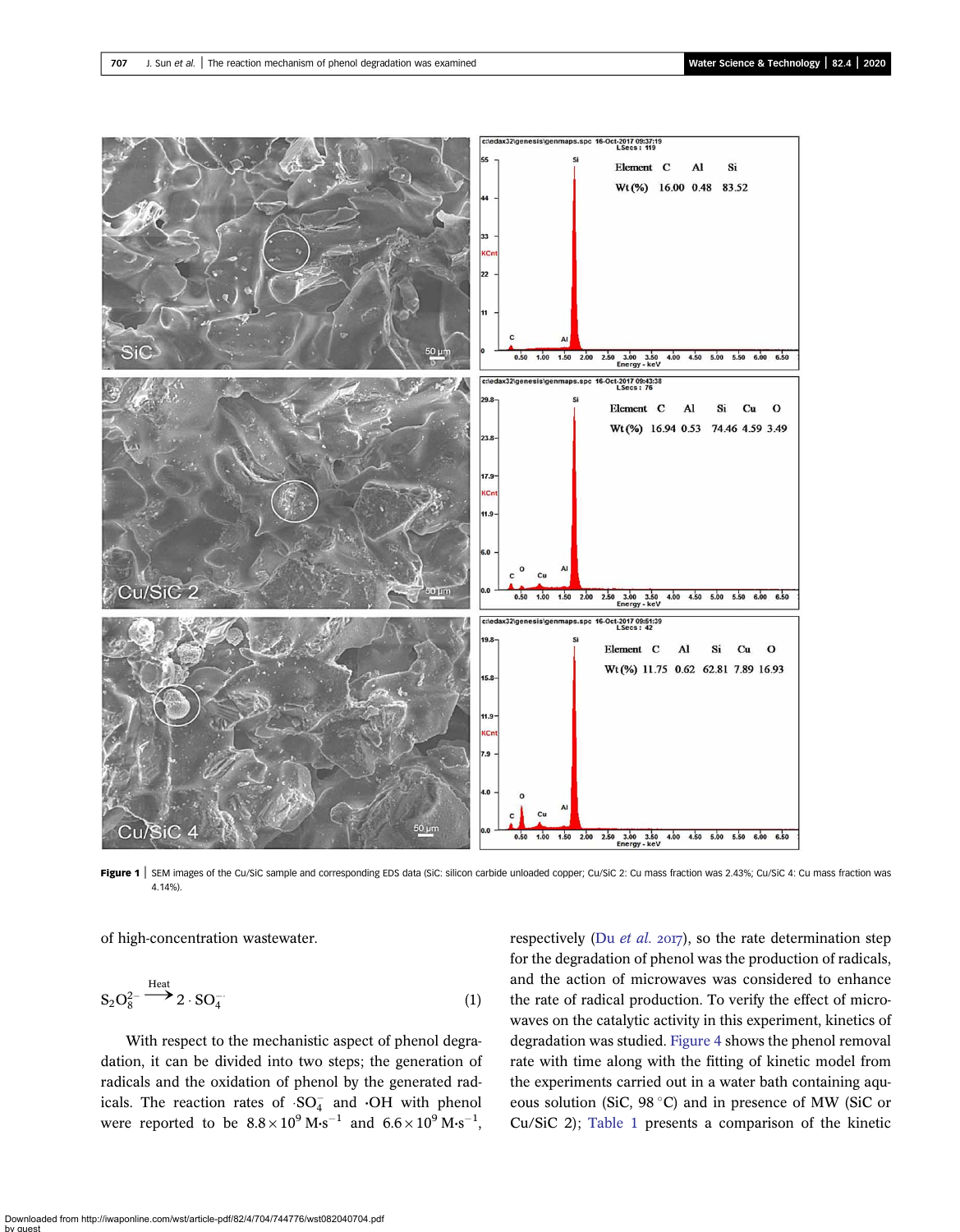<span id="page-4-0"></span>

**Figure 2** Cu2p XPS spectra of fresh Cu/SiC (a), Cu/SiC 2 after five catalytic reactions using H<sub>2</sub>O<sub>2</sub> (b) or S<sub>2</sub>O<sub>8</sub><sup>-</sup> (c).



Figure 3 | (a) Phenol degradation efficiencies in H<sub>2</sub>O<sub>2</sub> catalytic systems (5–30 mmol L<sup>-1</sup>); (b) Phenol degradation efficiencies in Na<sub>2</sub>S<sub>2</sub>O<sub>8</sub> catalytic systems (1–6 mmol L<sup>-1</sup>, 200 mg L<sup>-1</sup> phenol, catalyst dosage  $= 1$  g, MW power  $= 600$  W, time  $= 7$  min).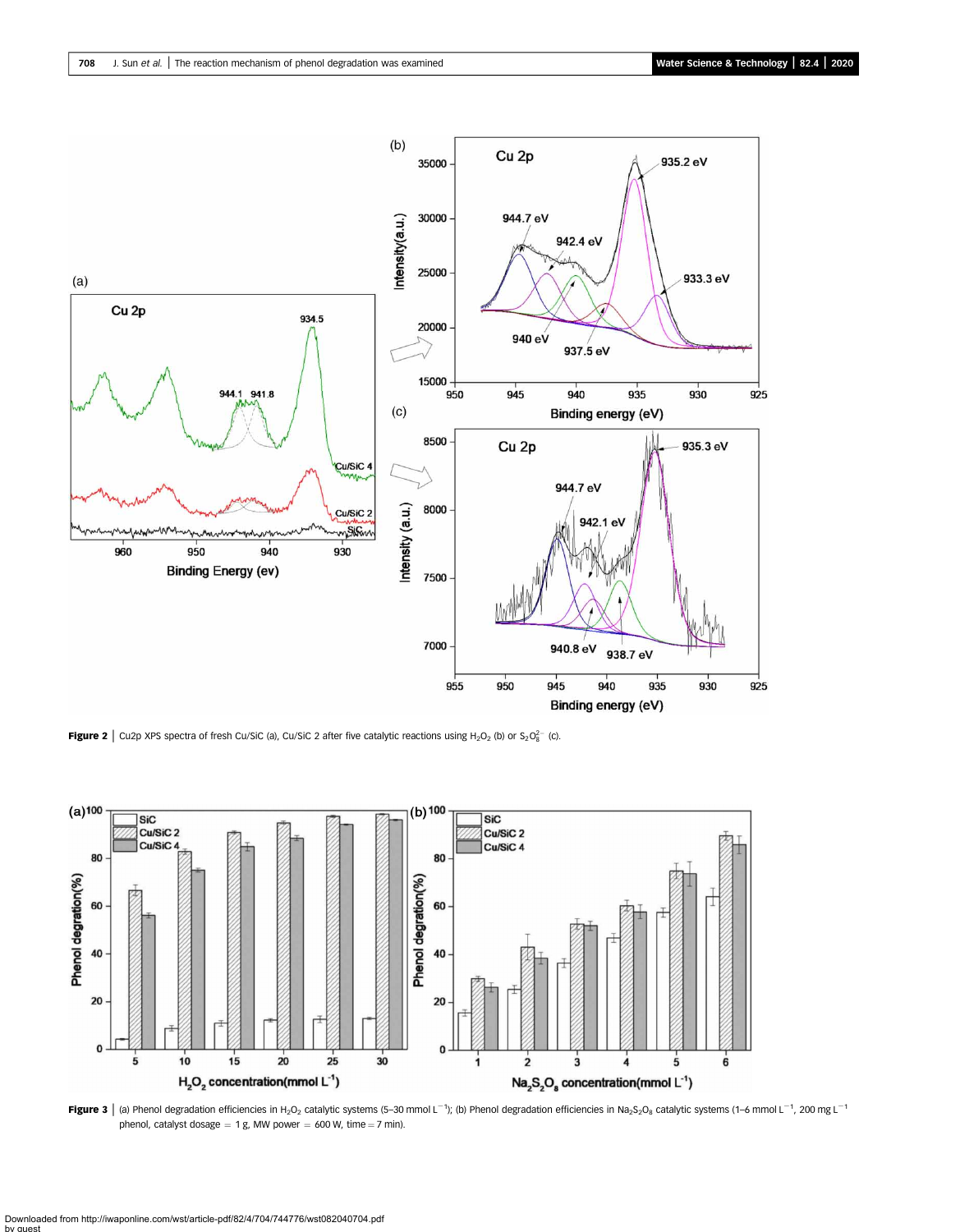<span id="page-5-0"></span>

**Figure 4** | Phenol conversion over time at different reaction conditions, the black lines represent kinetic model fitting (200 mg L<sup>-1</sup> phenol, Na<sub>2</sub>S<sub>2</sub>O<sub>8</sub> = 6 mmol L<sup>-1</sup>, catalyst dosage = 1 g,  $M$ W nower  $-750$  W)

curves and rate constants for the phenol removal under three different conditions studied. The phenol degradation in this study followed a pseudo-first-order kinetics model, and the kinetic coefficients of phenol degradation for SiC in water bath, SiC in MW and Cu/SiC in MW were  $0.0493 \text{ min}^{-1}$ ,  $0.1538 \text{ min}^{-1}$ , and  $0.3762 \text{ min}^{-1}$ , respectively. Among them lower  $R^2 \ge 0.9595$  under microwave radiation was due to the influence of temperature during the initial duration of 2 min and as the temperature in the solution reaches  $98 °C$ , phenol achieves a steady increase in mineralization efficiency; the rate of reaction catalyzed by SiC in the presence of microwave was about 3.12 times higher than that of the water bath heating (Table 1). There are some plausible mechanisms for this enhancement under microwave irradiation. First, the rate of temperature rise under microwave irradiation varies in different media, and the heterogeneous reaction system presents a thermodynamic non-equilibrium state. In particular, the surface micro-regions of the solid-phase catalysts had a steep thermal gradient (hot spots) due to the interface polarization.

**Table 1** Degradation rate constant  $(K_n)$  of phenol obtained experimentally

|                                   | <b>Solution temperature</b><br>(°C) | K.<br>$(min^{-1})$ | $K_{(n+1)}/K_n$ |
|-----------------------------------|-------------------------------------|--------------------|-----------------|
| 1 Water bath $+$ SiC              | $98 + 2$                            | 0.0493             |                 |
| 2 Microwave $+SiC$                | $98 + 2$                            | 0.1538             | 3.12            |
| 3 Microwave + Cu/SiC 2 $98 \pm 2$ |                                     | 0.3762             | 2.45            |

The molecules were activated easily in the high-temperature micro-regions. Secondly, it has been reported that the microwave could reduce or increase the activation energy [\(Costa](#page-9-0) [et al.](#page-9-0) 2009), which could be explained based on the temperature gradient. Based on the Arrhenius reaction rate equation, the activation energy is related to the localized microscopic high temperatures, rather than the overall temperature. In fact, only the bulk temperature was measured and the microscopic temperature could not be assessed and if the temperature range was large, an error will occur in the calculation of the activation energy.

The presence of Cu(I) in the Cu/SiC samples recovered after five catalytic cycles was confirmed by XPS ([Figure 2\(b\)\)](#page-4-0), which showed that a copper-redox cycle occurred during the microwave assisted catalysis. Theoretically, microwave can speed up the separation of holes and electrons by SiC, and the transferred electron could induce the redox reaction of Cu(II) [\(Chen](#page-9-0) et al. 2017). Although Cu(I) was not detected in the persulfate system, the occurrence of electron transfer was not excluded due to its strong oxidation behavior. In addition, Cu/SiC 2 exhibited a higher catalytic activity towards phenol than Cu/SiC 4, indicating that the dispersion of active Cu species also significantly affected the catalytic activity. Hence, smaller quantity of Cu displayed superior catalytic effect. In contrast, aggregation of the active copper species occurring in the cavities of the carbon sphere, decreases the number of exposed active sites and thus reducing its utilization rate at higher quantity ([Figure 1\)](#page-3-0).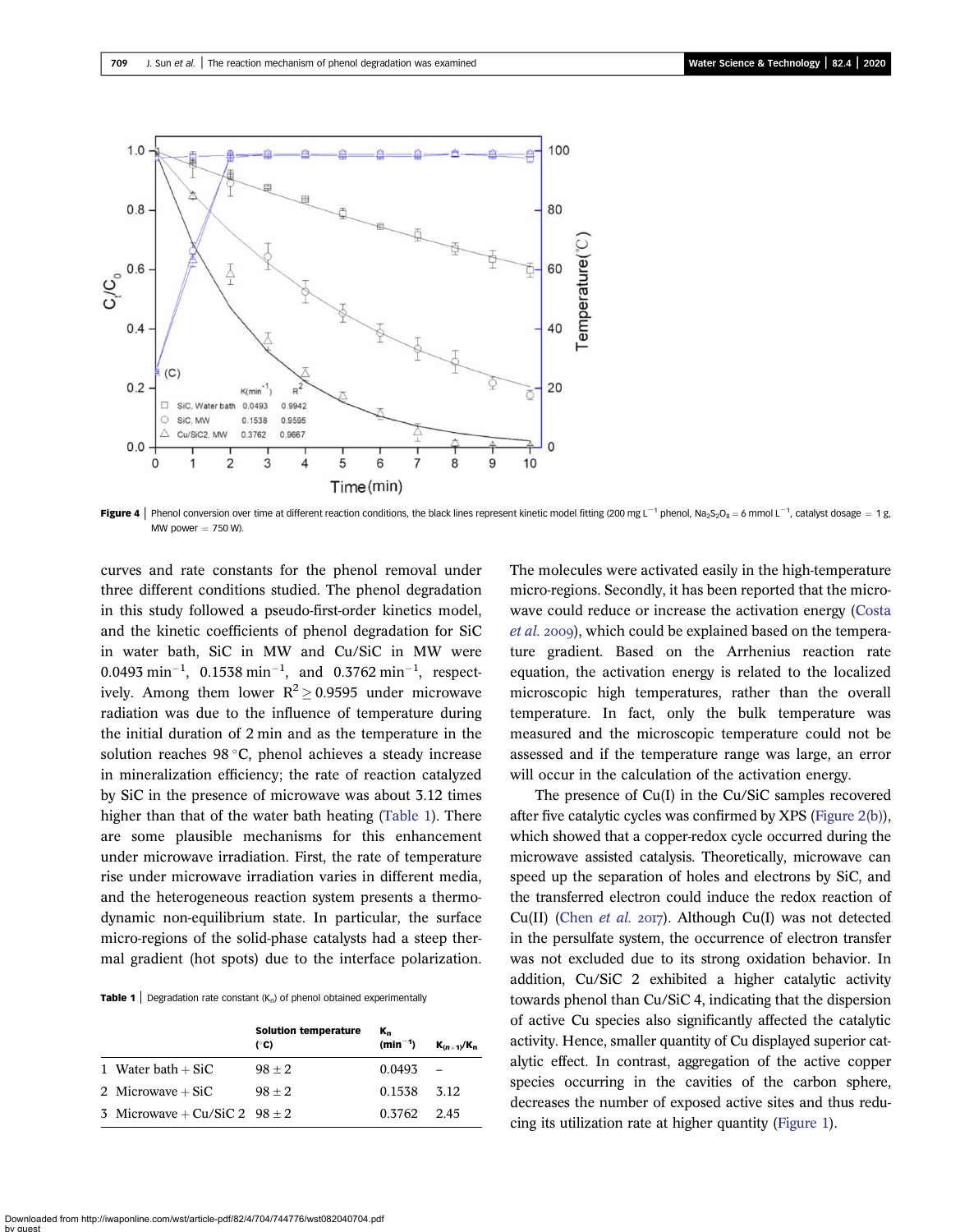### Phenol degradation pathway

The phenol degradation process with respect to time is shown in Figure 5. HPLC analysis indicated that the oxidation of phenol was 95% complete within 4 min and was converted to benzoquinone, hydroquinone, and catechol. These compounds were detected after 1 min of microwave irradiation and reached their maximum concentrations in solution after 3 min (Figure  $5(a)$ ). The oxidative degradation process of phenol is related to its molecular structure, the position of the hydroxyl group on the benzene ring. When the hydrogen atom on the benzene ring was replaced by a hydroxyl group, the electron cloud density became unevenly distributed. During the reactions with phenolic substances, hydroxyl radicals first attacked the ortho or para position due to a higher electron cloud density. During the degradation process, phenol is first oxidized to hydroquinone or catechol, and then the generated aromatic intermediates were transformed into organic acids via ring-opening reactions (such as maleic acid, oxalic acid, etc.). The above process agrees with the general phenol degradation mechan-ism ([Wang](#page-10-0) et al.  $20II$ ; [Singh](#page-10-0) et al.  $20I6$ ).

$$
C_6H_5OH + S O_4^- \rightarrow C_6H_5O \cdot + HSO_4^-
$$
 (2)

$$
C_6H_5OH + S O_4^- \rightarrow C_6H_5OH \cdot + SO_4^{2-} \rightarrow C_6H_5O \cdot + H^+ + SO_4^{2-}
$$
 (3)

$$
C_6H_5OH + S O_4^- \rightarrow C_6H_5OHSO_4^- - adduct\n\rightarrow C_6H_6O_2 + SO_3^-
$$
\n(4)

The reactions of sulfate radicals with organic matter mainly include hydrogen extraction (Equation (2)), electron mobility (Equation (3)), and addition mechanisms (Equation (4)). Catechol and benzoquinone were detected in the  $Na<sub>2</sub>S<sub>2</sub>O<sub>8</sub>$ -Cu/SiC 2 reaction system within 3 and 4 min, respectively (Figure 5(b)), and the addition mechanism was verified by the determination of the product catechol. First,  $\cdot$ O-SO<sub>3</sub> was generated at the beginning due to the interactions between  $SO_4^-$  and organic matter. Then the O side (containing a single electron) was added to the benzene ring and separated a H. Then one O-S bond was broken and the formed -O· combined with the H atom to form a new hydroxyl group (-OH), resulting in the formation of catechol. The subsequent degradation was similar to the degradation of the organic compounds in presence of the hydroxyl radicals. In order to comprehensively evaluate the degradation effect of phenol, TOC degradation experiment was carried out further (Figure S2, Supplementary Information). The remaining amount of TOC was maintained at 20–35%, phenol did not completely degrade into carbon dioxide and water, but instead generated corresponding organic acids. This result validates the viewpoint of M. Sillanpää et al. that the AOPs oxidize organic matter to low molecular weight organic matter in practical applications ([Sillanpää](#page-10-0) et al. 2018).

#### Identification of reactive species

The initial experimental results showed that the microwave irradiation during catalysis using  $S_2O_8^{2-}$  involved thermal activation and copper ion addition. The XPS results revealed that the Cu/SiC catalysts contained Cu(II) oxides



Figure 5 | (a) Evolution of the major degradation intermediates of phenol in solutions in the H<sub>2</sub>O<sub>2</sub>-Cu/SiC 2 system; (b) the major degradation intermediates of phenol in the Na<sub>2</sub>S<sub>2</sub>O<sub>8</sub>-Cu/SiC 2 system (200 mg L<sup>-1</sup> phenol, catalyst dosage = 1 g, MW power = 600 W, H<sub>2</sub>O<sub>2</sub> = 30 mmol L<sup>-1</sup> or Na<sub>2</sub>S<sub>2</sub>O<sub>8</sub> = 6 mmol L<sup>-1</sup>).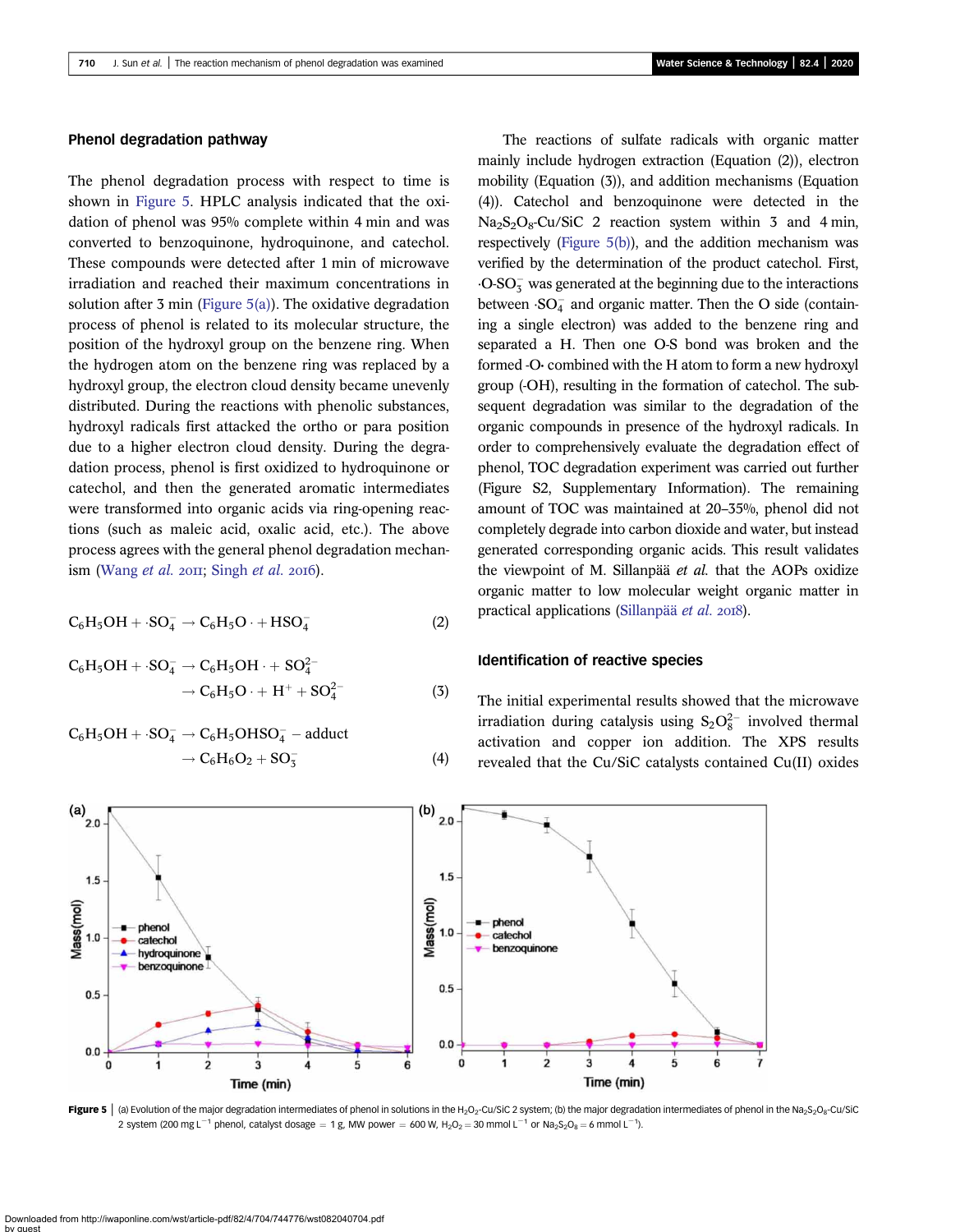<span id="page-7-0"></span>and there were many possibilities for a Cu(II)-catalyzed  $S_2O_8^{2-}$  reaction, showing that the high phenol removal efficiency in the  $Na<sub>2</sub>S<sub>2</sub>O<sub>8</sub>$  system was likely due to  $SO<sub>4</sub>$ ,  $O<sub>2</sub>$ , and  $\cdot$ OH (Equations (5)–(9)) ([Wang](#page-10-0) *et al.* 2018). The determination of the active species can clarify the reaction mechanism. According to the radical scavenging studies, three primary types of radicals were generated in the systems activated by  $S_2O_8^{2-}$  and  $H_2O_2$ :  $SO_4^-$ ,  $\cdot OH$ , and  $\cdot O_2^ (Zhao et al. 2013).$  $(Zhao et al. 2013).$ 

$$
Cu^{+} + S_{2}O_{8}^{2-} \rightarrow Cu^{2+} + SO_{4}^{2-} + \cdot SO_{4}^{-}
$$
 (5)

$$
\cdot SO_4^- + H_2O \rightarrow HSO_4^- + \cdot OH \tag{6}
$$

$$
\cdot OH + \cdot OH \rightarrow H_2O_2 \tag{7}
$$

$$
\cdot SO_4^- + OH^- \rightarrow \cdot OH + SO_4^{2-} \tag{8}
$$

$$
Cu^{2+} + H_2O_2 \rightarrow Cu^+ + O_2^- + 2H^+ \tag{9}
$$

$$
Cu^+ + H_2O_2 \rightarrow Cu^{2+} + \cdot OH + OH^-
$$
 (10)

$$
Cu^{2+} + O_2^- \rightarrow Cu^+ + O_2 \tag{11}
$$

$$
Cu^+ + \cdot O_2^- \rightarrow Cu^{2+} + H_2O_2 \tag{12}
$$

Ethanol (EtOH) and tert-butyl alcohol (TBA) were used as the scavengers and their rate constants are shown in Table S1 (Supplementary Information). Both the EtOH and TBA captured  $\cdot$ OH and  $SO_4^-$ , while TBA scavenged  $\cdot$ OH approximately 1000-times faster than that of  $SO_4^-$ . Thus, these compounds can be used to distinguish  $SO_4^$ from  $\cdot$ OH. According to the results,  $\cdot$ OH and  $\cdot$ SO<sub>4</sub> were the dominant oxidizing species in the  $H_2O_2$  and  $Na_2S_2O_8$  systems, respectively (Figure 6). Meanwhile, p-benzoquinone (BQ), acted as an  $O_2^-$  scavenger, and inhibited the degradation of phenol, suggesting that  $\cdot$ O<sub>2</sub> was present in both the reaction systems. Therefore, it was presumed that the generation of  $O_2^-$  occurred due to the redox reaction of  $H_2O_2$ and Cu(II), and the resulting Cu(I) reacted with the  $S_2O_8^{2-}$ to produce  $SO_4^-$  (Equations (5), (6), (7), (9)). Fig. S3 shows that in the presence of  $S_2O_8^{2-}$ , the pH was decreased to reach a minimum value of 2.0 after 8 min and then remained in a relative stable state until the end of the reaction, which was directly related to the formation of  $\text{HSO}_4^-$  (Equation (6)). Referring to previous reports,  $SO_4^-$  was the predominant radical species at pH 5, while  $SO_4^-$  and  $\cdot$ OH were the radical species in the  $S_2O_8^{2-}$  system at pH 9 (Li *[et al.](#page-9-0)* 2018) and the conversion of  $SO_4^-$  to  $\cdot$ OH was lesser under acidic conditions (Equation (8)). The results suggest that Cu(II) and Cu(I) cycles were formed and  $SO_4^-$  were continuously generated.



Figure 6 | Effect of scavengers on the catalytic degradation of phenol by Cu/SiC 2 (200 mg L<sup>-1</sup> phenol, catalyst dosage = 1 g, MW power = 600 W, H<sub>2</sub>O<sub>2</sub> = 30 mmol  $L^{-1}$  or Na<sub>2</sub>S<sub>2</sub>O<sub>8</sub> = 6 mmol  $L^{-1}$ , EtOH = 100 mmol  $L^{-1}$ , TBA = 100 mmol  $L^{-1}$ , BQ = 5 mmol  $L^{-1}$ ).

In the  $H_2O_2$  reaction, reduction of Cu(II) species was known to be the dominant process as per the XPS analysis and all the reactions involving  $O_2^-$  and OH occur (Equations (9)–(12)). But, at these high concentrations of  $H_2O_2$ ,  $O_2^-$  was insignificant oxidant of Cu(I) with  $H_2O_2$ mediated oxidation-reduction being the dominant, particularly in the early stage of the reaction process. Cu(II) first react with hydrogen peroxide to produce Cu(I), reflecting the reducibility of hydrogen peroxide and then reacted with hydrogen peroxide to regenerate Cu(II) (Equations (9) and (10)). The radical generation and phenol degradation mechanisms are illustrated in [Figure 7.](#page-8-0)

#### Catalyst reusability

As shown in Figure S4, the catalysts showed good reusability and stability over five successive experiments. The degradation efficiency of phenol in the  $H_2O_2$ -Cu/SiC 2 system was stable during each cycle, remaining almost as high as the fresh catalyst. The dephenolation efficiency of the  $Na<sub>2</sub>S<sub>2</sub>O<sub>8</sub>$  system in the fourth and fifth cycles decreased to 87% and 86%, respectively [\(Figure 8\)](#page-8-0). Some studies have shown that the catalytic reaction rate increases with the increase of the mobility of metal ions ([Ivanets](#page-9-0) *et al.* 2019), and the copper ion dissolved from the CuO under strongly acidic conditions ( $pH < 3.0$ ) promotes the catalytic reaction in the persulfate system. However, with the increasing reaction time, there was gradual decrease in the release of Cu ions with the corresponding decrease in the degradation efficiency of phenol, which explains why the degradation rate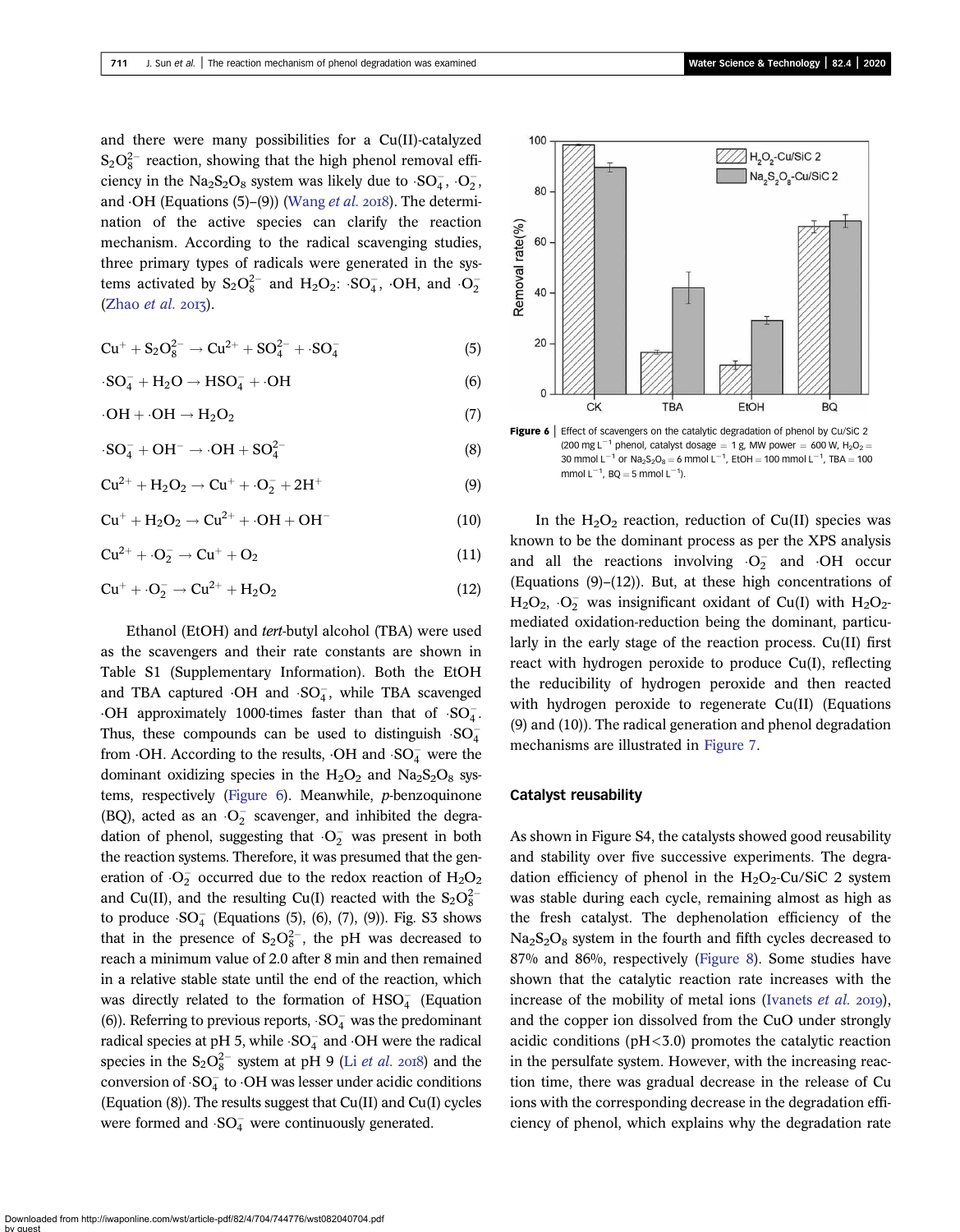<span id="page-8-0"></span>

Figure 7 | Mechanism of radical generation and phenol degradation.



Figure 8 | Degradation of phenol for different cycles in the Na<sub>2</sub>S<sub>2</sub>O<sub>8</sub>-Cu/SiC 2 system (200 mg L<sup>-1</sup> phenol, catalyst dosage = 1g, MW power = 600 W, H<sub>2</sub>O<sub>2</sub> = 30 mmol L<sup>-1</sup> or Na<sub>2</sub>S<sub>2</sub>O<sub>8</sub> = 6 mmol  $L^{-1}$ ).

of phenol decreased in repeated degradation experiments ([Figure 6\)](#page-7-0). According to the ICP-OES analysis after five catalytic cycles, the mass loss of copper  $(0.6 \text{ wt\%})$  was most

likely responsible for the decreased catalytic activity. Previous experiments had demonstrated that the presence of copper ions enhanced the degradation rate of phenol by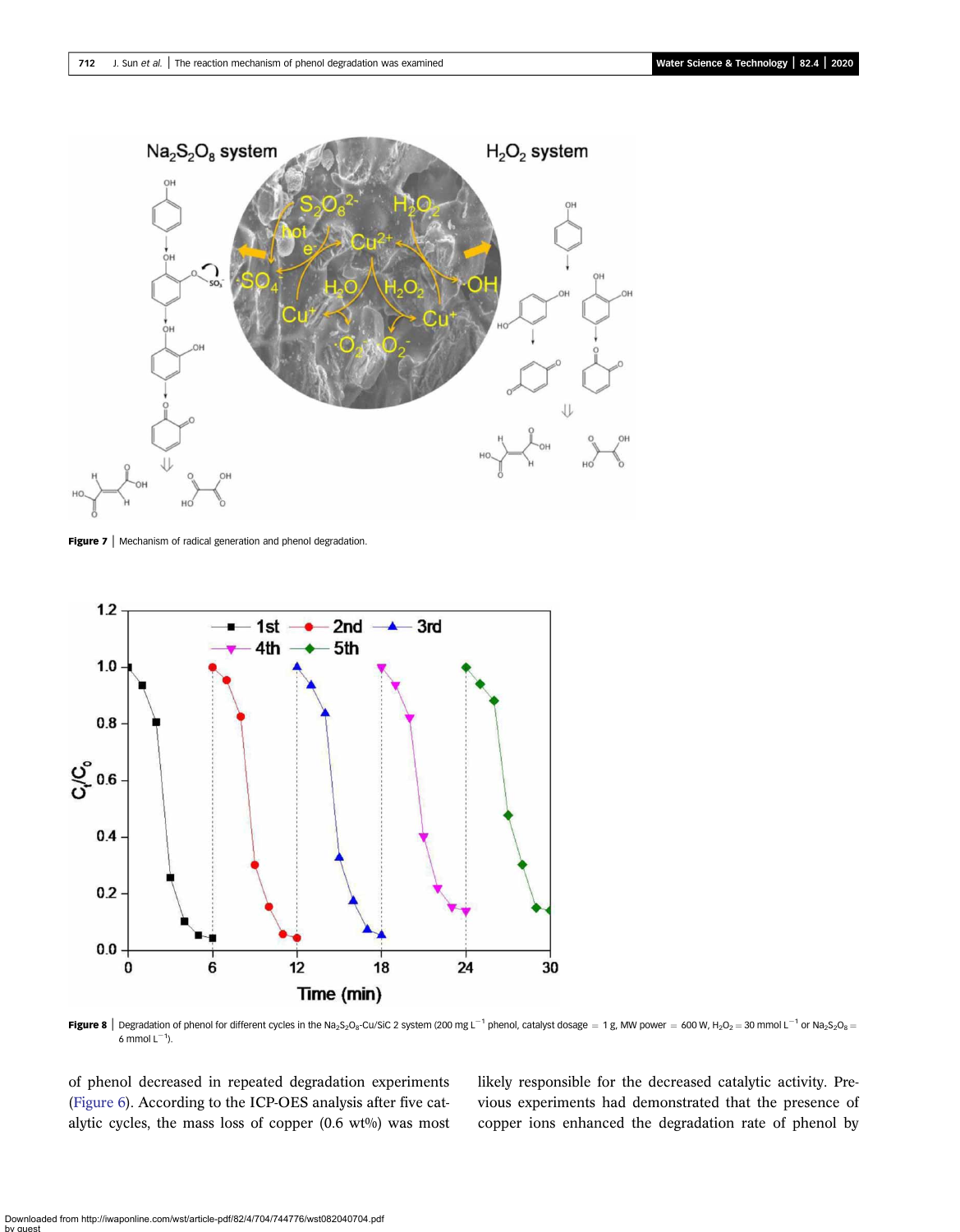<span id="page-9-0"></span>persulfate (2.45 times, [Table 1](#page-5-0)), but the results of XPS showed insignificant valence changes of Cu on the catalyst surface after five catalytic cycles ([Figure 2\(c\)](#page-4-0)). The analysis concluded that a portion of copper ions diffused to the  $Na<sub>2</sub>S<sub>2</sub>O<sub>8</sub>$  solution and participated in the homogeneous reaction. In addition, the Cu(I) on the surface of the catalysts was oxidized by strong oxidizing agents and no valence changes compared with the reaction of copper ions and hydrogen peroxide. The release of copper ion leads to the acceleration of the reaction rate, but at the same time reduces the life of catalyst. It is worth noting that the process of reloading Cu ion on SiC is simple. In addition, how to improve the combination of Cu ion and SiC is an important direction to improve the economic benefits.

# **CONCLUSIONS**

From the current research results, persulfate benefits from the high rate of free radical production, which shows higher degradation efficiency than hydrogen peroxide and has strong application potential. This work provided evidence that  $\cdot$ OH and  $\cdot$ SO<sub>4</sub> were the main active species during the degradation of phenol, which predominantly occurred at the ortho-position. The decomposition of persulfate depends on the reaction temperature, and the efficient degradation caused by the microwave irradiation was attributed to the hot spots caused by a local thermal imbalance. The valence analysis and kinetic experiments were conducted to demonstrate that the microwave radiation acts on the degradation process in two ways: electron transfer and thermal activation. In addition, due to the thermal effect of microwave, the process of temperature rise will inevitably bring great energy loss in this experimental process. It is a feasible way to increase the temperature of the wastewater containing phenol entering the reactor through the high temperature degradation wastewater heat exchange. From the perspective of the economic benefits of degradation, hydrogen peroxide has a low cost, does not introduce new sulfate ions and does not require subsequent treatment, so it is an environmentally friendly oxidant. However, its insensitivity to temperature makes it limited in microwave radiation. From the perspective of the degradation efficiency, persulfate was more suitable for the degradation of phenol under microwave environment. However, preliminary experiments showed that Cu/SiC was unstable in the presence of persulfates, suggesting a limitation in this regard. Nevertheless, this scheme may prove useful in applications where sulfates are highly used,

and further experiments are required to improve the binding of copper to improve the efficiency of continuous treatments. The stability and regeneration of the catalyst is also a major way to improve the economic efficiency.

# ACKNOWLEDGEMENTS

The research project was supported by State Key Laboratory of Soil Erosion and Dryland Farming on the Loess Plateau Foundation (A314021402-1605).

## DATA AVAILABILITY STATEMENT

All relevant data are included in the paper or its Supplementary Information.

# **REFERENCES**

- Chen, J., Pan, H., Hou, H., Li, H., Yang, J. & Wang, L. 2017 [High](http://dx.doi.org/10.1016/j.cej.2017.04.122) [efficient catalytic degradation of PNP over Cu-bearing](http://dx.doi.org/10.1016/j.cej.2017.04.122) [catalysts with microwave irradiation](http://dx.doi.org/10.1016/j.cej.2017.04.122). Chemical Engineering Journal 323, 444–454.
- Costa, C., Santos, V. H. S., Araujo, P. H. H., Sayer, C., Santos, A. F. & Fortuny, M. 2009 [Microwave-assisted rapid decomposition](http://dx.doi.org/10.1016/j.eurpolymj.2009.04.006) [of persulfate.](http://dx.doi.org/10.1016/j.eurpolymj.2009.04.006) European Polymer Journal 45 (7), 2011–2016.
- Du, X., Zhang, Y., Hussain, I., Huang, S. & Huang, W. 2017 [Insight](http://dx.doi.org/10.1016/j.cej.2016.10.138) [into reactive oxygen species in persulfate activation with](http://dx.doi.org/10.1016/j.cej.2016.10.138) [copper oxide: activated persulfate and trace radicals](http://dx.doi.org/10.1016/j.cej.2016.10.138). Chemical Engineering Journal 313, 1023–1032.
- Ivanets, A., Roshchinad, M., Srivastavab, V., Prozorovicha, V. & Sillanpää, M. 2019 [Effect of metal ions adsorption on the](http://dx.doi.org/10.1016/j.colsurfa.2019.03.071) efficiency of methylene blue degradation onto  $MgFe<sub>2</sub>O<sub>4</sub>$  [as](http://dx.doi.org/10.1016/j.colsurfa.2019.03.071) [Fenton-like catalysts](http://dx.doi.org/10.1016/j.colsurfa.2019.03.071). Colloids and Surfaces A 571, 17–26.
- Li, R., Cai, M., Liu, H., Liu, G. & Lv, W. 2018 [Thermo-activated](http://dx.doi.org/10.1016/j.chemosphere.2018.08.126) [peroxydisulfate oxidation of indomethacin: kinetics study](http://dx.doi.org/10.1016/j.chemosphere.2018.08.126) [and influences of co-existing substances.](http://dx.doi.org/10.1016/j.chemosphere.2018.08.126) Chemosphere 212, 1067–1075.
- Liou, R.-M. & Chen, S.-H. 2009 [Cuo impregnated activated carbon](http://dx.doi.org/10.1016/j.jhazmat.2009.07.012) [for catalytic wet peroxide oxidation of phenol](http://dx.doi.org/10.1016/j.jhazmat.2009.07.012). Journal of Hazardous Materials 172 (1), 498–506.
- Qiu, Y., Zhou, J., Cai, J., Xu, W., You, Z. & Yin, C. 2016 [Highly](http://dx.doi.org/10.1016/j.cej.2016.06.133) [efficient microwave catalytic oxidation degradation of p](http://dx.doi.org/10.1016/j.cej.2016.06.133)[nitrophenol over microwave catalyst of pristine](http://dx.doi.org/10.1016/j.cej.2016.06.133)  $\alpha$ -Bi<sub>2</sub>O<sub>3</sub>. Chemical Engineering Journal 306, 667–675.
- Rat'ko, A. I., Ivanets, A. I. & Voronets, E. A. 2012 [Copper](http://dx.doi.org/10.1134/S1070427212060031)[magnesium oxide catalyst based on modified dolomite.](http://dx.doi.org/10.1134/S1070427212060031) Russian Journal of Applied Chemistry 85 (6), 856–861.
- Santos, A., Yustos, P. & Quintanilla, A. 2002 [Route of the catalytic](http://dx.doi.org/10.1016/S0926-3373(02)00087-5) [oxidation of phenol in aqueous phase.](http://dx.doi.org/10.1016/S0926-3373(02)00087-5) Applied Catalysis B: Environmental 39 (2), 97–113.